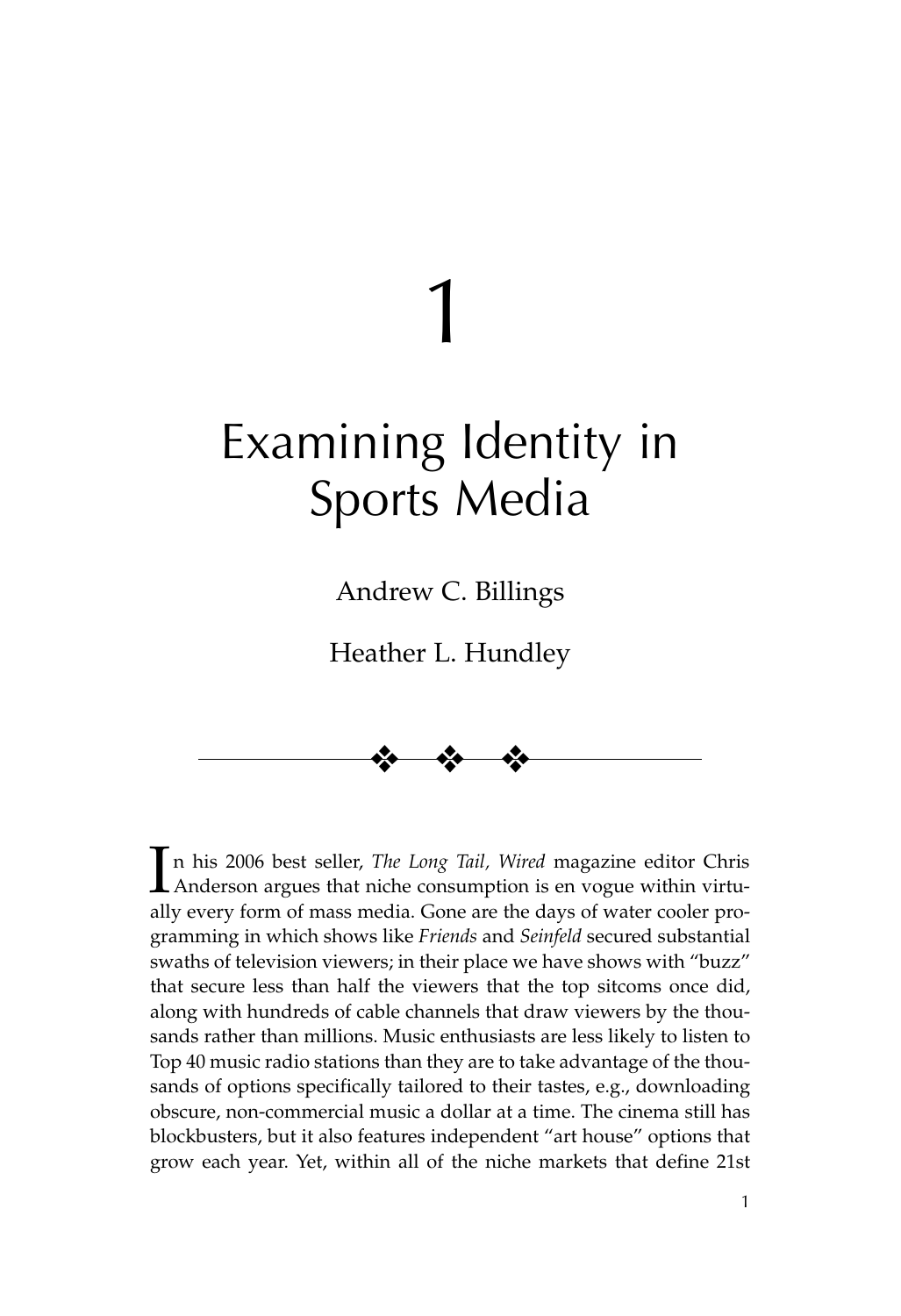century media, sport permeates immense segments of American and international culture. The Super Bowl continues to be the largest single television rating of a given year, and competition between satellite radio and television companies is often largely won and lost based on who can secure the most desirable sports contracts. Certainly, this century has given rise to niche programming—such as the X Games or Ultimate Fighting Championship—yet these new events only supplement the still-uber-popular cornerstone sports within the sports cultural zeitgeist. For instance, even with all of baseball's troubles, more people are attending the games than at any point in the long history of the game (Selig, 2007).

Dubbing major sports media events as "megasport" (those events that become part of a national fabric, such as the Indianapolis 500 on Memorial Day weekend or March Madness every spring), Eastman, Newton, and Pack (1996) explore the ramifications of an evermorepervasive sporting landscape in which millions (sometimes billions) of people experience a joint "reality" through the lens of an often singular mass media outlet. Such events represent a mosaic of political, social, and cultural import, offering commentary on issues beyond the directly observable athletic performances. For decades, scholars have devoted considerable attention and scrutiny to the exploration of identity, particularly interrogating how mediasport (see Wenner, 2006) enacts and portrays social divides and underprivileged groups. Conclusions, of course, vary—ranging from arguments that sport (and the media surrounding it) contributes to and even exacerbates identity divisions to studies that argue sport can enact social changes that aid the advancement of underprivileged and underrepresented groups within society.

#### $\cdot$ NEGOTIATING IDENTITY IN SPORTS MEDIA

The examination of identity has a difficult and often convoluted history within academe at least partly because of its hybrid localization in scholarship. Scholars in disciplines from sociology to women's studies to global studies all rightly focus some of their works in this area. Disciplines such as kinesiology and sports management examine identity issues as well, partly because of the underlying belief that sport shapes society as much as society shapes sport, but also because many sporting entities routinely resist more progressive thinking about identity issues, making the organizations (and the individuals involved in them) ripe for examination (see Maguire, 1999, for an overview of identity in sport on a global scale).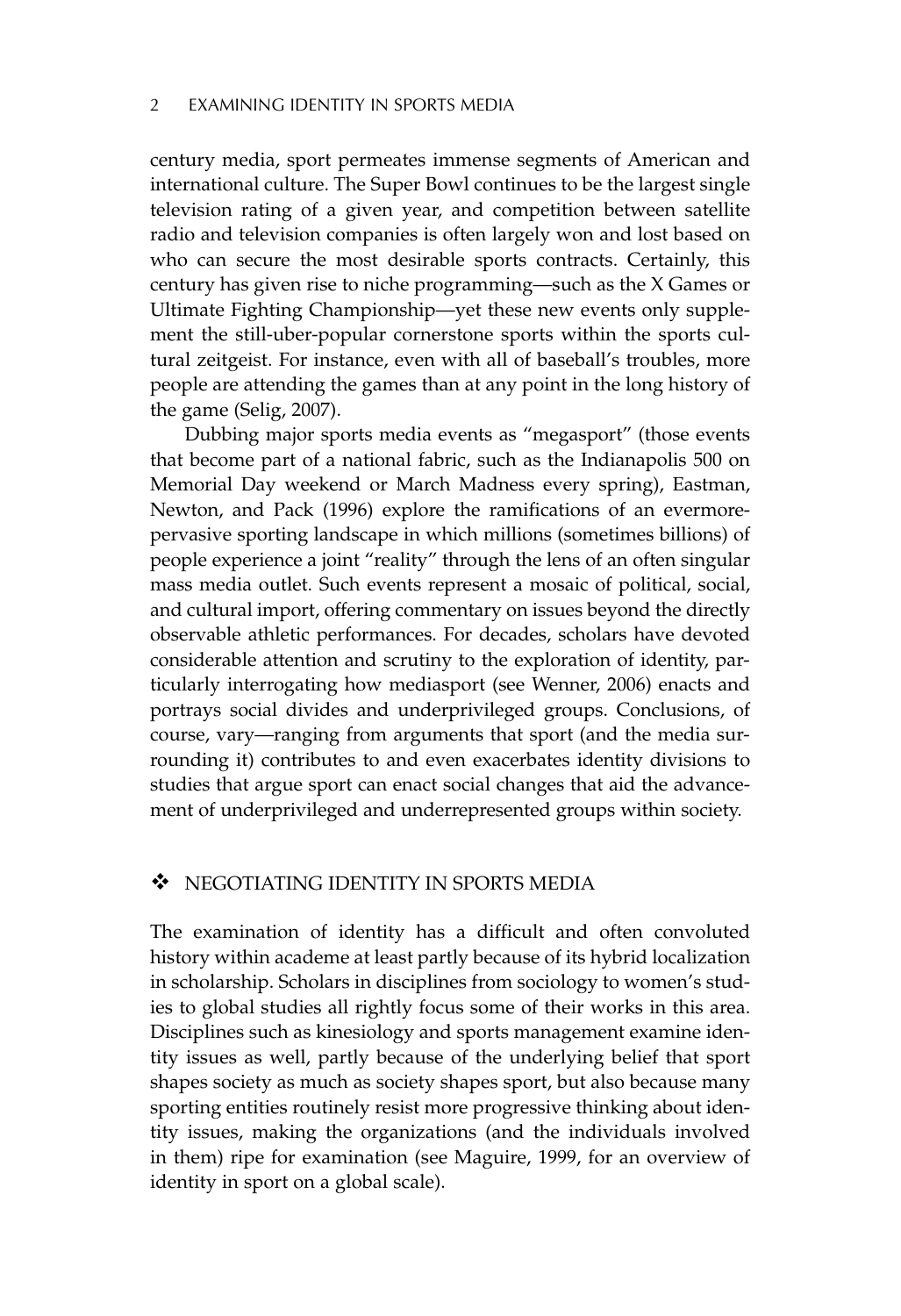However, it is hard to separate the negotiation of identity from how it is conveyed and shaped by media entities, and it is equally as difficult to separate media influence from the core communication messages employed by these same sports media. Thus, communication research can often be referred to as "Ground Zero" for understanding the complex messages that mediasport imparts. This book aims to provide some common understanding of the specific communicative messages embedded in media coverage while also serving as a bridge to the understanding of other disciplines that study identity and sport from sociological and psychological standpoints.

Stuart Hall (1996) claims that "identities are constructed within, not outside discourse" (p. 4); as such, these identities are duplicitous, ubiquitous, and continually in flux. These issues are important sources for learning and reinforcing social beliefs as they are salient contexts for investigating issues of identity, including ethnicity, gender, class, sexual orientation, ability/disability, and more. Consequently, sport and media inscribe numerous implicit and explicit ideologies that saturate our culture. Using a wide variety of theoretical and methodological constructs (e.g., surveys, content analyses, ethnographic research, field work, or other appropriate quantitative, qualitative, or rhetorical approaches), this edited collection examines various media to expose how the intersection of sport and media construct, reinforce, and/or perpetuate perceptions of human identities. Morris (2006) articulates the societal shaping of identity issues, using anecdotes to explain how people conceive their perception of identity—both in terms of self and otherness. The amount of media scholarship on identity tends to coordinate with the degree in which the identity form is directly observable. For instance, gender is relatively easy to note (and, hence, code, study, and analyze), while the sexuality of a person is obviously not as easily determined unless it is overtly articulated. Additionally, some discussions of identity are more ubiquitous than others. Jon Entine's (2000) examination of race, *Taboo: Why Black Athletes Dominate Sports and Why We're Afraid to Talk About It,* illustrates how issues of race and ethnicity permeate virtually any participant or consumer of sports media. In contrast, an identity issue such as (dis)ability only percolated in discussion after golfer Casey Martin sued the PGA Tour in his desire to use a golf cart at tournaments (Cherney, 2003). Otherwise this discussion of identity is primarily nonexistent in research making assumptions that sport and ability coalesce as a naturalized construct.

Scholars have a pragmatic tendency for isolating identity variables, particularly those that can be most readily recognized. As Kelby Halone mentions in Chapter 12, merely examining six identity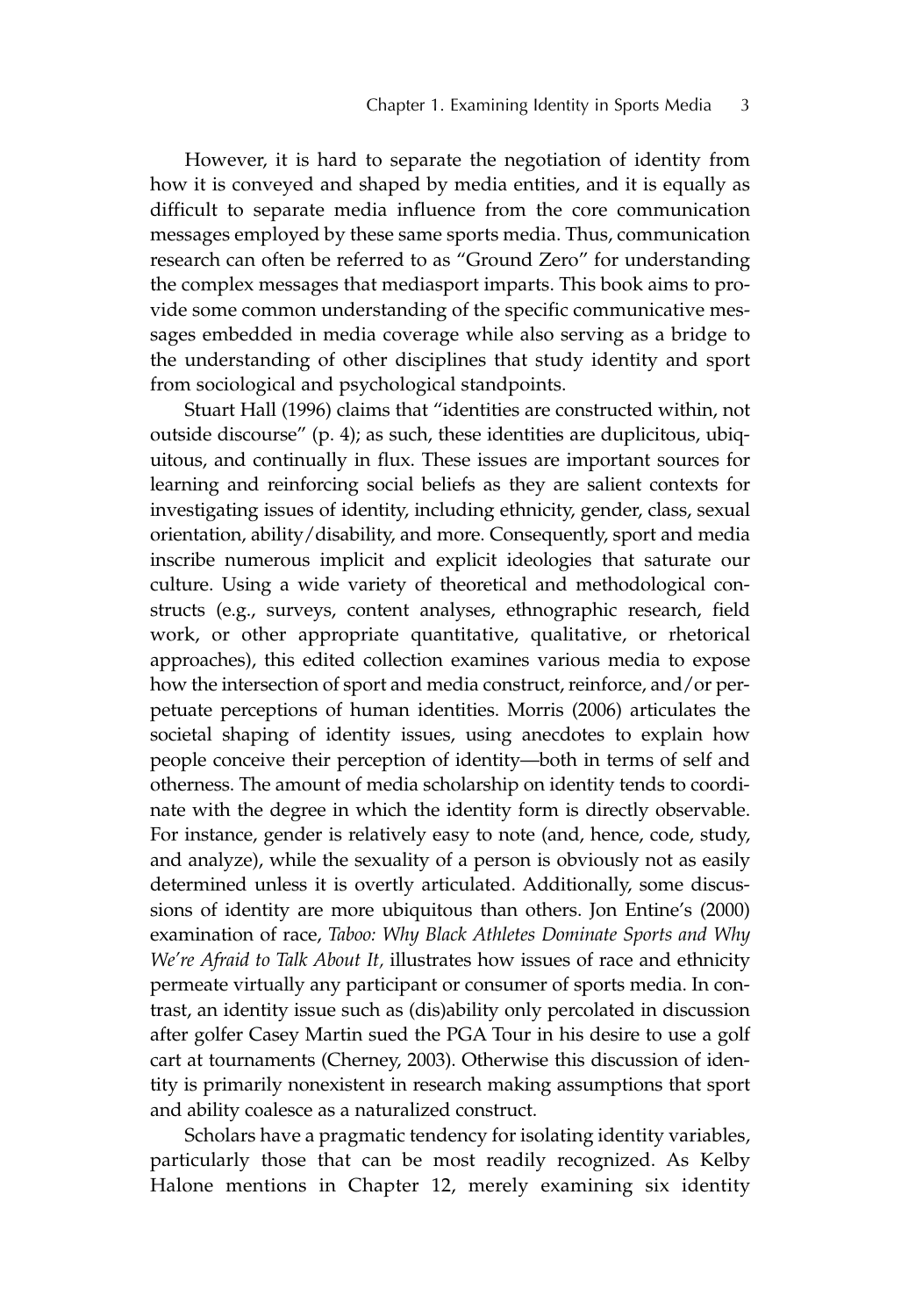variables (hardly an exhaustive list) amounts to over one thousand cells of potential examination. Thus, some scholars (e.g., Billings  $\&$ Angelini, 2007; Billings & Eastman, 2002, 2003) have attempted to provide foundational analyses of gender, ethnicity, and nationality as singular variables that later can be amalgamated, while other scholars (e.g. Billings, Angelini, & Eastman, 2008; Boyd, 1997; Hauck, 2006) focus on the complex intermingled roles of identity within singular sports case studies. Both approaches are useful if not foundational to the more complex understanding of identity that must be addressed in the 21st century.

Identity politics (see Mohanty, Alcoff, Hames-Garcia, & Moya, 2005; Nicholson & Seidman, 1996), which first became part of the public consciousness in the 1970s, was largely an attempt to offer increased opportunities for inequities provided for certain underprivileged, underrepresented, or underutilized groups of people, most commonly in terms of racial and gender biases as a response to the civil rights movement and second-wave feminism. Such conceptions have expanded both in terms of scope and goal orientation over the subsequent decades, noting that hegemony entrenches notions of difference depending on cultural, social, and political contexts and understandings. Most notably, identity has been more self-denoted, suggesting a negotiation of who a group self-identifies as belonging. Recently, scholars (Hogg & Reid, 2006) have combined postulations of social identity (Tajfel, 1972; Tajfel & Turner, 1986) and self-categorization (Turner, Hogg, Oakes, Riecher, & Wetherell, 1987) to argue that group "norms" are conceived through the negotiation of these issues.

Social norming provides the impetus for examining not only media content and effects as they relate to identity but also the inherent tie to mediasport (Wenner, 2006), as sports are consumed by millions of television viewers, radio audiences, newspaper readers, magazine subscribers, and Internet users. For instance, the two largest world television spectacles (Olympics and World Cup) draw global audiences in the billions (Gordon & Sibson, 1998; IOC Marketing Fact File, 2008), numbers that dwarf the ratings of perceived American mega-programs such as *American Idol,* which attracts nearly 28 million weekly regular viewers (Robertson, 2008).

Because of the ubiquitous nature of mediasport, the opportunity also exists for billions of people to be exposed to new cultures, ideas, and social perceptions that are inherently linked with beliefs about identity including gender, sexual orientation, ethnicity, nationality, aging, religion, and many other ways in which a person self-identifies. Sometimes this exposure comes in the form of witnessing a race competition in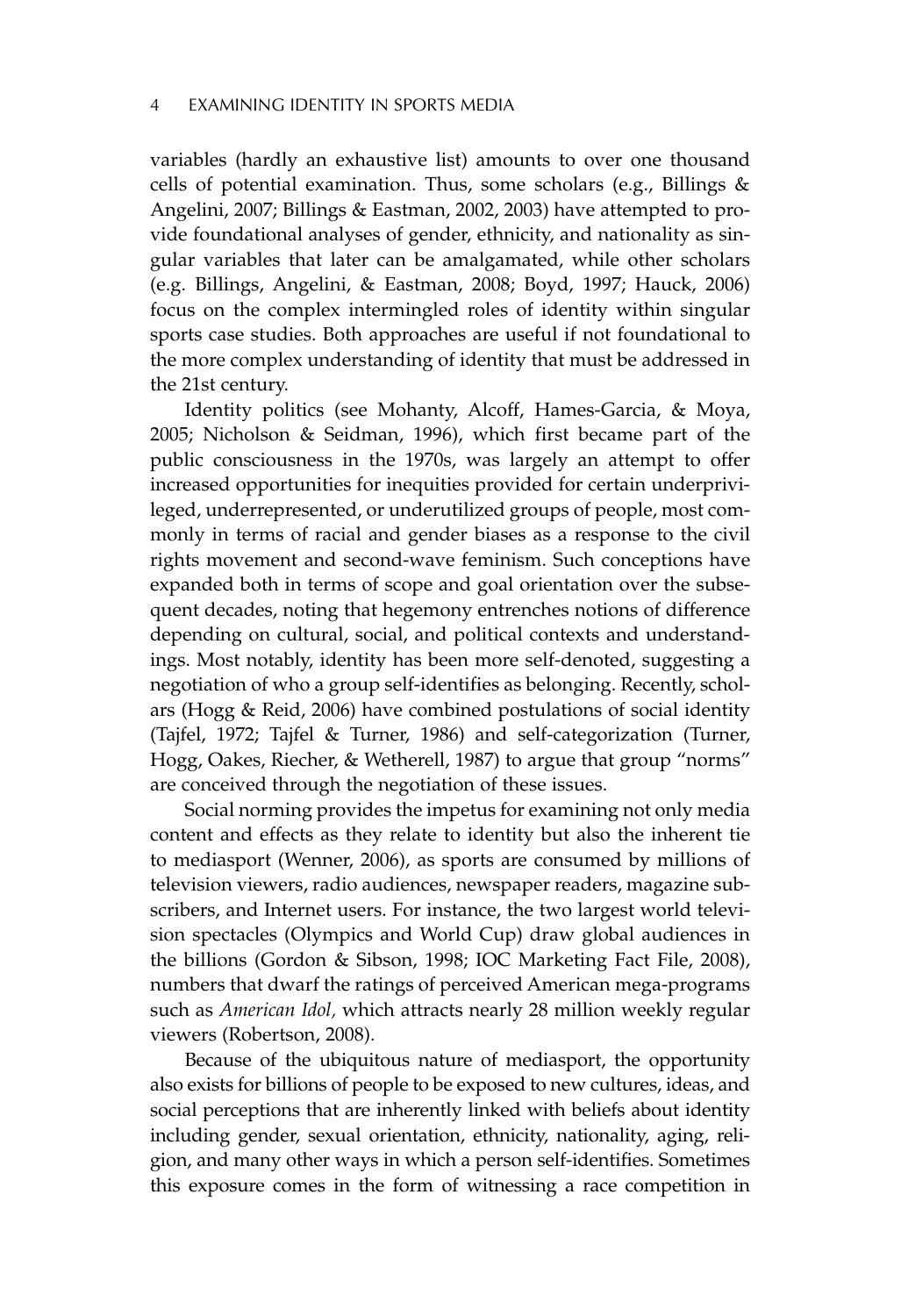which people rarely interact within their local communities (take, for instance, a person growing up in a small, monolithically White U.S. town who also is a fan of professional basketball); at other times exposure consists of new conceptions of identity groups in which they already interact (take for instance a Middle Eastern perspective on Olympic beach volleyball "uniforms" and their relation to women's issues). The direct effects, i.e., the hypodermic needle, approach to media is certainly not being endorsed here; however, it is also not such a logical leap to believe that people who follow national and international sports in the media also are (re)formulating their own beliefs about identity groups: the grand "negotiation" in which we refer that is perpetually in flux and constantly updated based on personal experiences.

#### $\ddot{\bullet}$ SCHOLARSHIP ON IDENTITY

This book explores issues of identity within mediasport—conceptions of gender, ethnicity, nationality, sexuality, (dis)ability, etc.—without the use of dichotomous value-laden notions of good/bad or right/wrong. The chapters within the book utilize a wide variation of theoretical constructs and methodological approaches, examining one or more issues of identity and analyzing how mediasport holds the power to shade our judgments about people. We contend that identity is an extensive negotiation that is always changing, always being interpreted and reinterpreted, and always contested by various entities. Whether the context of the mediated situation is a movie, television program, series of newspaper commentaries, or other mass media formats, the negotiation of identity can be addressed using different epistemological approaches with the underlying theme being that social identity (Tajfel & Turner, 1986) can be influenced by the way mediasport frames or sets an agenda (see Goffman, 1974; McCombs & Shaw, 1972).

Notions of identity are intermingled and interminably complex to the point that many media gatekeepers have indicated they let the visual image do the work (see Billings, 2008). As a result, gender identity is reduced to biological differences (such as breasts or an Adam's apple) and reinforced with social constructions (wearing makeup, long hair, and gender-based clothing) as evidenced in visual cues; ethnicity is typically reduced to perceived skin pigment; and sexual orientation is left to a viewer's increasingly flawed conceptions of "gaydar," based on stereotypes of effeminate men or masculine women. This book delves into many of these issues with fervor and a sense of detail that is necessary to gain even a rudimentary understanding of what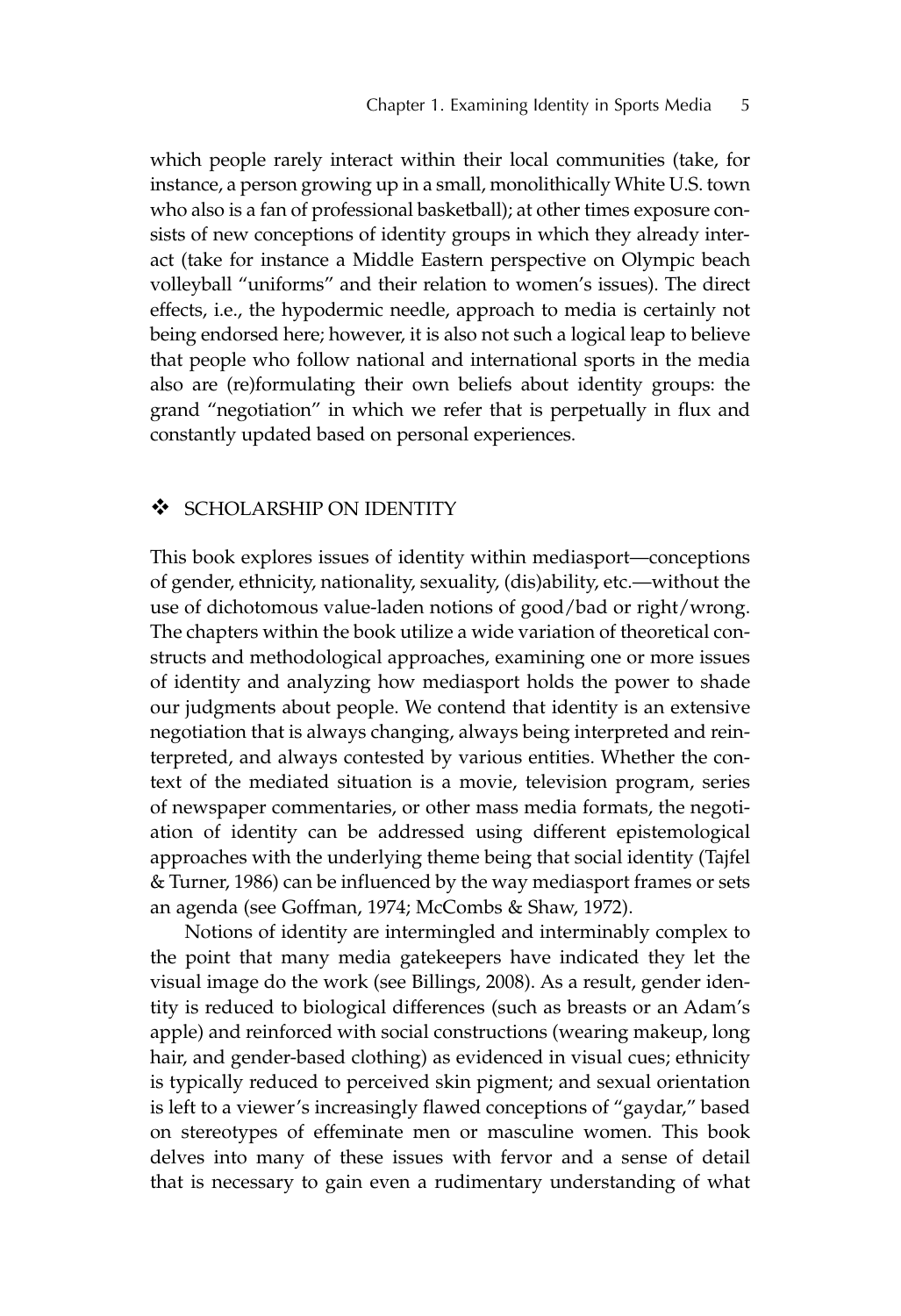constitutes self or otherness. Without question, our examination of identity variables is not exhaustive but only scratches the surface on what should be a dense dialogue about how sport, media, and identity triangulate a unique nexus of investigation that shapes everyday actions and understandings.

Many studies of identity have functioned as "scrutinizations" of social divides, essentially determining ways in which we divide ourselves biologically, culturally, socially, and politically and then uncovering inequities in media treatment by these different partitions. The most objective form of division has also been the most investigated: the gender variable. While differences between sex (largely defined biologically) and gender (largely defined within social constructions of masculine and feminine notions and expectations) have been discussed for decades, research has largely employed biological divisions because sport, in its very nature, enacts men's and women's sport as two separate entities. Even in events such as Wimbledon (tennis) championships or the Olympics in which both men and women compete, the events are divided by gender and function primarily as separate events. As such, the preponderance of mediasport studies has examined how entrenched notions of masculinity often result in less prominence and respect for women's sport. Advancements for women's sport have occurred in terms of opportunities to compete; O'Reilly and Cahn (2007) describe the post-Title IX era as a "spectacular transformation ... in which the right to play sports and receive resources commensurate with men's sports is rarely disputed" (pp. xi–xii). Nonetheless, media coverage of women's sport has not increased in salience. For instance, people can find television channels highlighting women's sports, yet they tend to be less prominent than similar outlets for men. Where men's athletics frequently are aired on the big four broadcasting networks (ABC, CBS, NBC, and FOX) along with the cable network ESPN, women's sports often are relegated to secondary channels; for instance, men's golf is routinely offered on broadcast networks such as CBS, NBC, and ABC, while women's golf is usually located on the Golf Channel or ESPN2. Studies have also shown that the discourse used by media gatekeepers is substantially different between men and women, often serving to diminish women's athletic achievements.

Another prime area of mediasport scholarship on identity has been the examination of race or ethnicity. Again, even agreeing upon common definitions of race and ethnicity is a yeoman's task in many ways, as people who consume mediasport largely operationally define race as skin color, while other scholars argue for much more complex unpacking of this identity variable (Carrington, 2007). Despite increased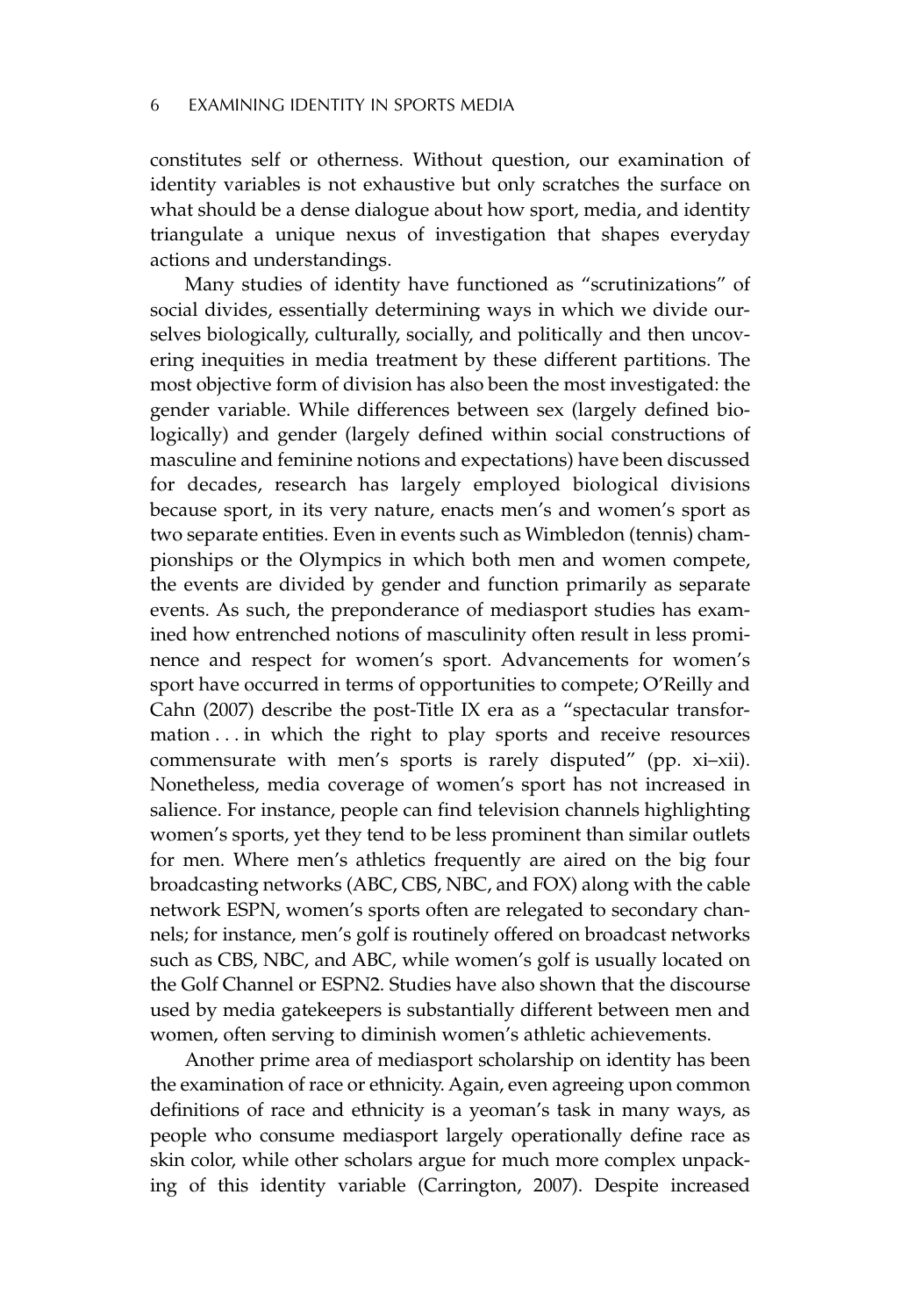comprehensive understanding of ethnicity and the problems inherent with artificial assemblage of identity groupings, sportscasters and other media gatekeepers largely continue to describe the action with stereotypical Black/White categorical distinctions, often resulting in an amalgamation of disparate ethnicities into overarching categories defined solely by one's skin color. Thus, athletes such as Fijian golfer Vijay Singh, Cablinasian golfer Tiger Woods, and French basketball player Tony Parker are frequently all subjected to biases applied to "Black" athletes even though each has a distinctively different ethnic background.

New York University sociologist Troy Duster argues that race is predominantly a cultural invention, postulating that "if you believe these differences are real, why wouldn't you slip into the thinking that performance, in the classroom or on the basketball court, is also explainable by genetic or biological differences?" (Dokoupil, 2007, p. 14). Duster is essentially arguing the cause of many ethnic findings in mediasport, which tend to show discourse differences that often can be reduced to distinctions of genetic versus learned athletic ability. Edwards (1969, 1973) claims that such discussions are not only inaccurate, they are also damaging in the inverse, seemingly arguing that Blacks lack diligence and cognitive abilities and that Whites lack the physical genetics to excel at the highest levels of modern athletics. As the argument tends to be summarized, Whites are portrayed as smart and Blacks as athletic; the problem occurs when the inverse is presumed not to be true. The damage permeates all races within modern culture because, for instance, by buying into the notion that Black athletes are genetically superior to them, "the White race thus becomes the chief victim of its own myth" (Edwards, 1973, p. 197). Indeed, it is not an insurmountable, cognitive leap to claim that portrayals of White athletes as born leaders of team sports (i.e., "natural" point guards in basketball or quarterbacks in football [Wonsek, 1992]) can impact non-White participation enacting self-fulfilling prophecies in leadership positions within organizational structures.

A third area of identity scholarship in mediasport involves the close analysis of nationalism. Bairner (2001) contends that the power of sport-induced nationalism is vast, with the capability to influence millions of people internationally, and scholars have found this to be true as well. Unlike gender and ethnicity, nationality (at least within international sports competitions such as the World Cup or the Olympics) can be overtly defined by the apparel worn by an athlete, creating an "us versus them" dichotomy with the potential to impact social and political views (O'Donnell, 1994). Indeed, nationalism can be a primary reason for consumers of mediasport to care about an event they would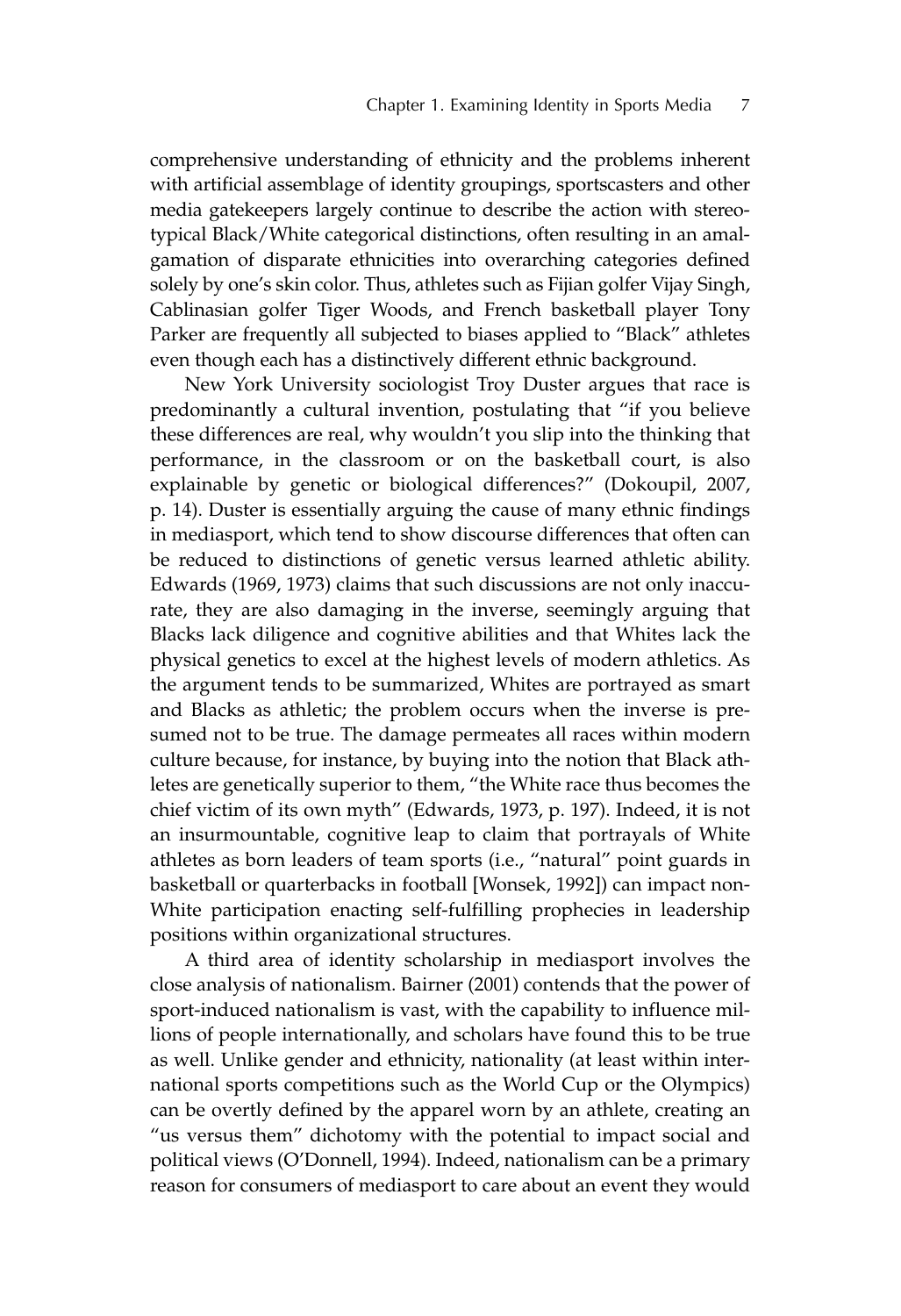otherwise not know anything about, as millions of people routinely cheer on divers, snowboarders, and badminton players in the name of patriotism.

However, constructions (and related analyses) of identity in mediasport are not merely limited to gender, ethnicity, and nationality. Other forms of identity have been examined as a form of sub-niche, not because they are less important but because they are harder to uncover or much less easily decipherable via a media outlet. Issues such as economic status, religion, sexual orientation, political convictions, and social views are not identity forms that are directly observable by looking at the body or correlating uniform. As such, the issues surrounding these social divides tend to percolate within discussions of other forms of identity and many times rightly so (as, for instance, a discussion of Middle Eastern religious beliefs usually directly relates to views on gender roles).

A double-edged sword persists within mass media, as gatekeepers often feel uninformed on all forms of identity or have determined that increased awareness of these perceived social divides would only exacerbate tensions (e.g., continually pointing out the race of an athlete as a primary story could seem problematic depending on the treatment). The result is a "dropped conversation" about identity that includes both (a) the lack of any cogent dialogue about identity when it is appropriate and sometimes primary to storytelling—within the sporting context, and (b) the surface-level dialogue that functions as discourse within other spheres of modern sport media in the United States.

The mere existence of a book such as ours underscores the degree to which discussing identity would bring added salience to the construction of identity in mediasport. The notion of power underscores all of these chapters—the power to shape public opinion, the power to reach millions of people, the power to help an individual cognitively shape a "reality," however flawed that conception may be. As Billings, Brown, Crout, McKenna, Rice, Timanus, and Zeigler (2008) write, "It appears that history is not always written by the winners; it is also written by those with the television rights" (p. 229). This book furthers this notion, arguing that any form of mediasport that has the power to reach millions also has the potential for tremendous social influence. The consumers of these messages certainly have free will to resist these overt and covert agendas, yet sport is also known as the world's most pervasive form of escapism, consequently resulting in millions of people who are more likely to consume identity-oriented messages in a peripheral rather than central processing route (see Petty & Cacioppo, 1986).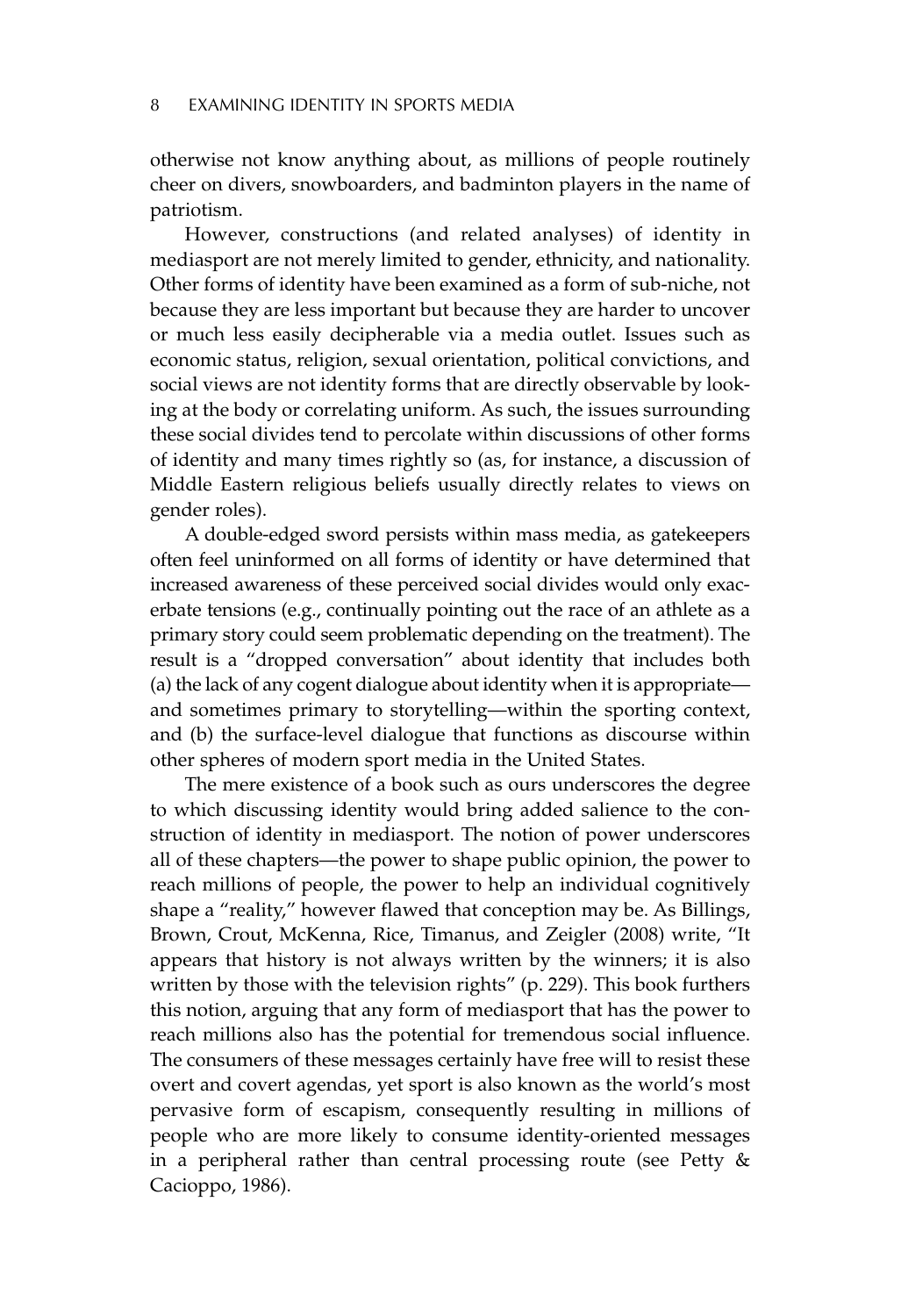# - CHAPTER OVERVIEWS

The rest of this volume contains various methodologies and epistemologies that arise from inside and outside of the communication discipline. Each chapter is structured with the same headings (such as "Methods" and "Results") to show that regardless of the approach to studying identity in sport, each has a specific theoretical frame and methodology that is employed to ultimately yield worthwhile results. This inclusiveness is a primary aim of the book, with the goal being that any person who has taken foundational courses in communication should be able to logically follow the arguments presented, whether that person is an advanced undergraduate or a seasoned academician.

The opening chapters focus on one of the largest divides in identity analysis: gender. Chapter 2 offers insights on gender through a more specialized and localized lens as Marie Hardin and Erin Whiteside examine "morality tales that naturalize a broader cultural hegemony," specifically as they relate to both gender and sexuality. Hardin and Whiteside use the case of Pennsylvania State University basketball coach Rene Portland to address how print media (both newspapers and magazines) symbolically allowed for homophobia to become entrenched within college sport, particularly in regard to the female athlete. Such analyses show how the "default" option for many journalists is to rely on "traditional" and often outdated gender roles to determine senses of sexual normality.

Kim Bissell then continues the dialogue about gender identity in mass media in Chapter 3 with an examination of sports media effects on adolescent girls. She ties issues of self-esteem and self-worth to the participation and consumption of sport, illustrating the double-edged sword within sports media, as learned media effects can result in both positive and/or negative responses about one's notion of self, ranging from perception of attractiveness to the conception of what a "healthy" body could or should be.

In Chapter 4, Lindsey Meân examines organizational gender entrenchment and the online identities these entities adopt and, in doing so, discusses the most widely played sport on the planet: soccer/fùtbal. Meân studies the Federation Internationale de Football Association (FIFA) and World Cup Web sites in terms of production and content values, finding vast differences by gender. She concludes that "the continued re/production of women's soccer as primarily about femaleness undermines women's identities as athletes." The examination also emphasizes the scope of mediasport, with billions of people across every inhabitable continent interested in events such as the men's and women's World Cups.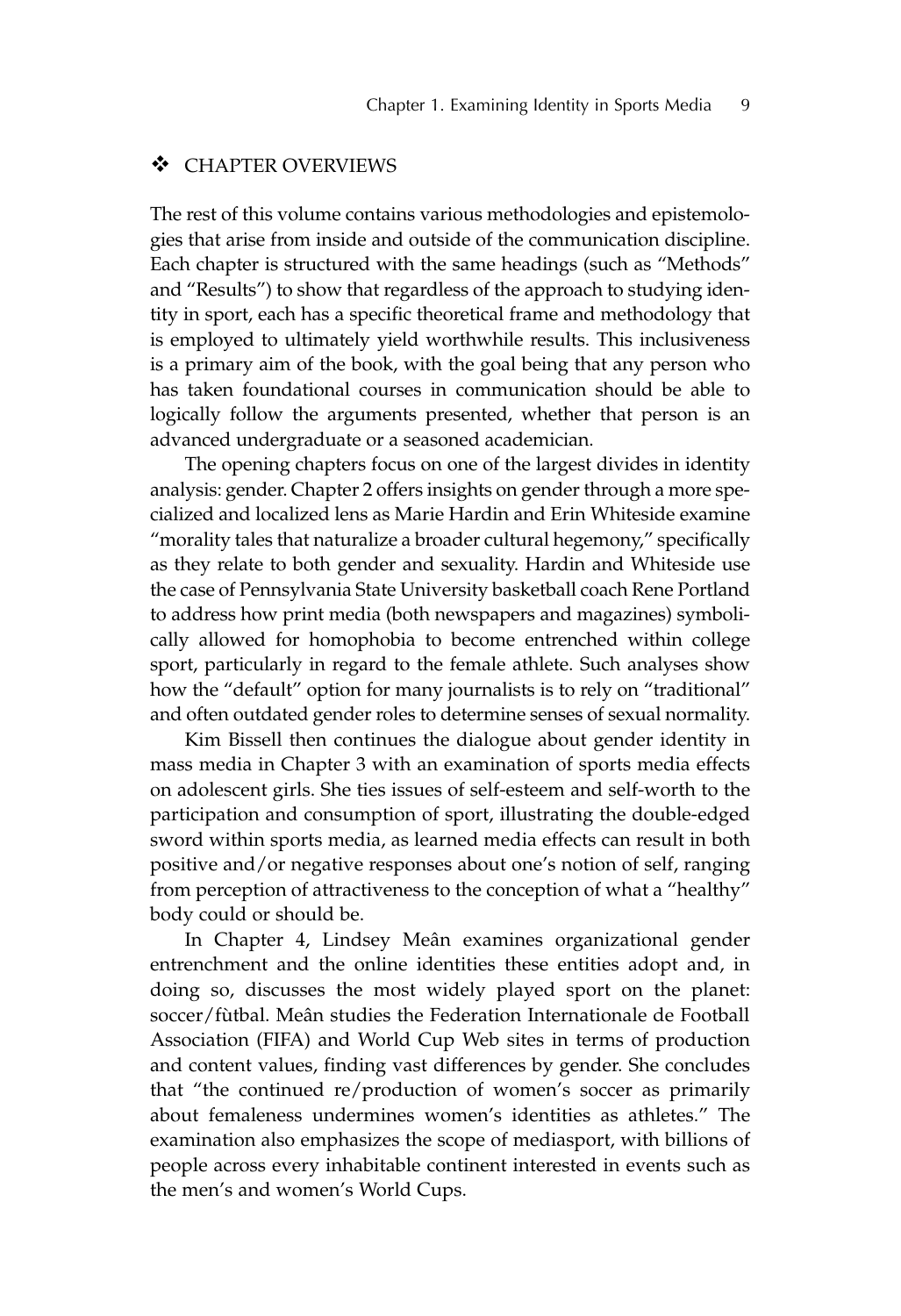Then in Chapter 5, we witness an in-depth examination of how "sport has long stirred the drink of gender identity" within beer commercials, written by Lawrence Wenner. In examining the intersections of gender, sport, media, and beer, Wenner claims that "it is the sanctity of this cultural space that has allowed brewers to pander for years to men with 'beer babes' from the 'Swedish bikini team' to the Coors twins." Analyzing a "six-pack" of beer company practices, Wenner claims that media productions such as beer advertisements tend to define masculinity or femininity in terms of the negative argument that being a man is defined as being not feminine and vice versa.

Bryan Denham and Andrea Duke's chapter on newspaper coverage of doping allegations surrounding seven-time Tour de France champion Lance Armstrong serves as a bridge from the negotiation of gender to the negotiation of nationality. Touching on both of these intertwined issues using content analytic methods, Denham and Duke contend that while the U.S. media portrayed Armstrong as a hero who symbolically defined American values, the international media judged Armstrong much more harshly, emphasizing allegations of drug use and both directly and indirectly comparing his "rogue" warrior status to current U.S. policies toward Iraq and beyond. The chapter underscores the notion that sport does not take place in a vacuum, especially when the most-watched sporting events in the world are international: the Olympics, the World Cups, and, in this case, cycling's greatest spectacle, the Tour de France.

Chapter 7 features the work of Michael Butterworth as he studies the theatrical text employed within the 2004 movie *Miracle.* Bairner (2001) argues that "sport and nationalism are arguably two of the most emotive issues in the modern world" (p. xi), and Butterworth dissects these two concepts jointly in the screen-written and directed narrative of a non-fictional event: the improbable U.S. victory over the Soviet Union in the 1980 Winter Olympics hockey semifinal. He concludes that the rhetorical analysis of *Miracle* exemplifies the "us versus them" themes that tend to gloss over the complexities of nationalistic identity.

Mary McDonald's contributions in Chapter 8 allow for the transition to the discussion of race, specifically within an examination of Whiteness. She notes "the exclusionary tactics and political workings, practices, and institutions of the dominant culture" that are endemic within sports media. Using examples that span a century, McDonald articulates sporting narratives that remain pervasive when discussing race in the modern culture.

This approach then is followed by a social scientific approach in Chapter 9, in which Benjamin Goss, Andrew Tyler, and Andrew Billings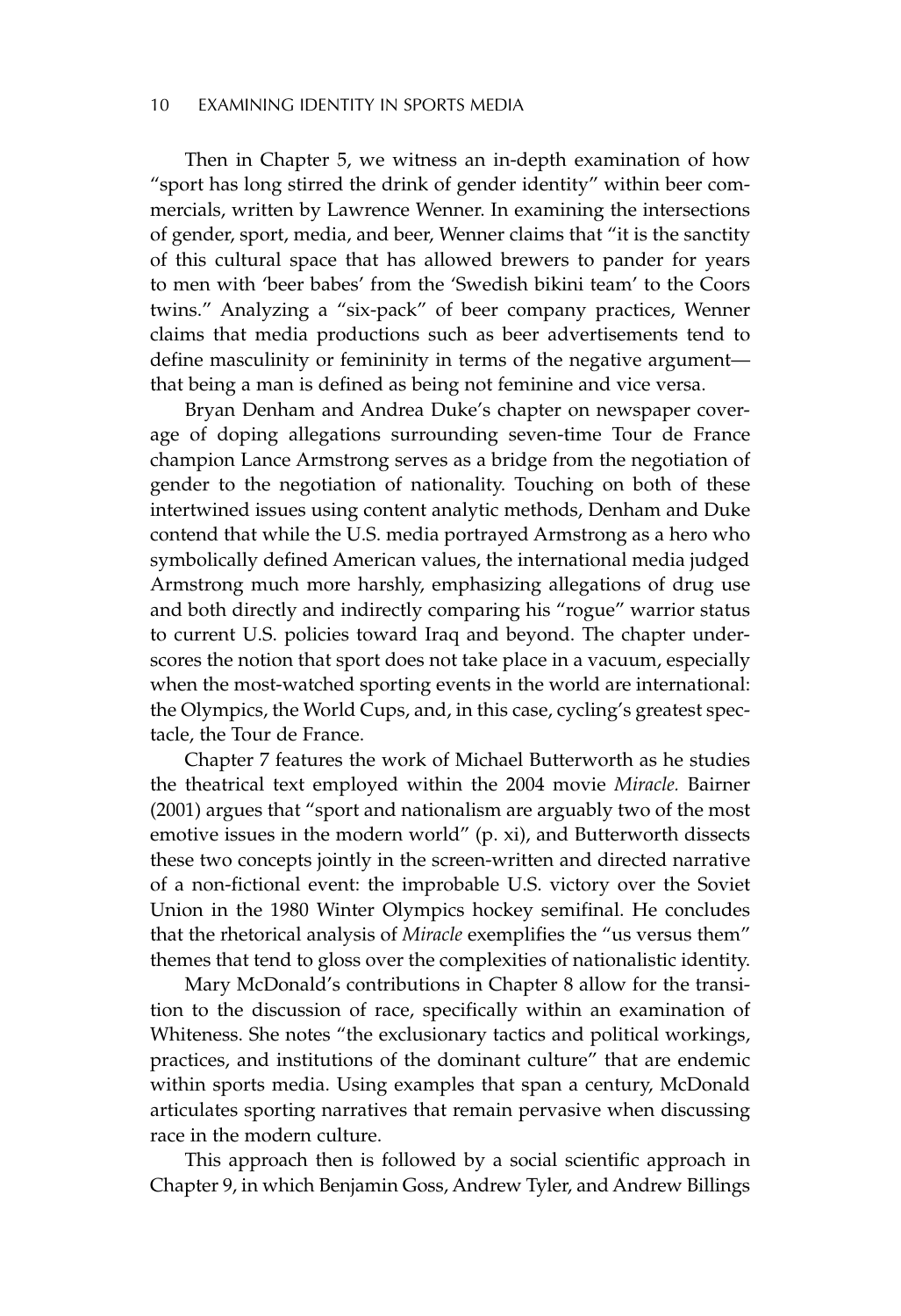adopt a longitudinal content analysis to the examination a longitudinal content analysis to the examination of decades of *Sports Illustrated* covers depicting professional basketball players. While Black athletes have been increasingly depicted in more intellectual ways as time has progressed, some preconceived notions—such as Black hyper-aggressiveness remain. The authors contend that major media gatekeepers (such as the sports magazine flagship that is *SI*) are often viewed as trendsetters, making their impacts potentially more directly meaningful.

Chapter 10 offers movie analysis in that James Cherney and Kurt Lindemann study the identity variable of disability within the 2005 documentary *Murderball.* Disability sport participation is often used for rehabilitation from spinal cord injury, in part because of the growing need for recreational outlets for physically disabled persons. Quadriplegic rugby plays a central role in this process. Approximately 8,000 people in the U.S. suffer spinal cord injuries every year, and currently between 250,000 and 400,000 people in the U.S. live with spinal cord injuries (National Spinal Cord Injury Association [NSCIA], 2003). Noting that most mainstream media images of disabled athletes "tend[s] to frame participation as helping those with spinal cord injuries 'overcome' their disability," Cherney and Lindemann postulate the account of the quadrapalegic rugby team's cinematic story as a counterbalance. Cherney and Lindemann even explore the notion of the camera's "gaze," explaining how the image being projected is not only more positive, but also more "real," especially in this documentary format.

The final two chapters in this volume attempt to move beyond the specific identity-oriented variables previously analyzed to focus on the characteristics of the people who consume the sports media messages and the theoretical implications of this consumption. In Chapter 11, the first of these synthesis chapters, authors Jennings Bryant and R. Glenn Cummins take a broader, conceptual approach in which they use social identity theory and disposition theory to study the fans who consume the mediated sporting event. They pinpoint how the perceived selfidentity of a fan changes as each final score is calculated for their beloved team. The survey approach they adopt reinforces how "for sports fans, both being a fan and being viewed as a fan are critical components of a person's identity." Thus, this functions as a synthesis chapter, allowing the negotiation to come full circle—the team's play affects the fans, which affects the team's self-identity, which affects the media's portrayal of all forms of sport, including the identity issues that cannot be separated from the observable athletic performance. This negotiation is reinforced in Chapter 11 by Bryant and Cummins and is outlined in the final chapter from Kelby Halone, indicating how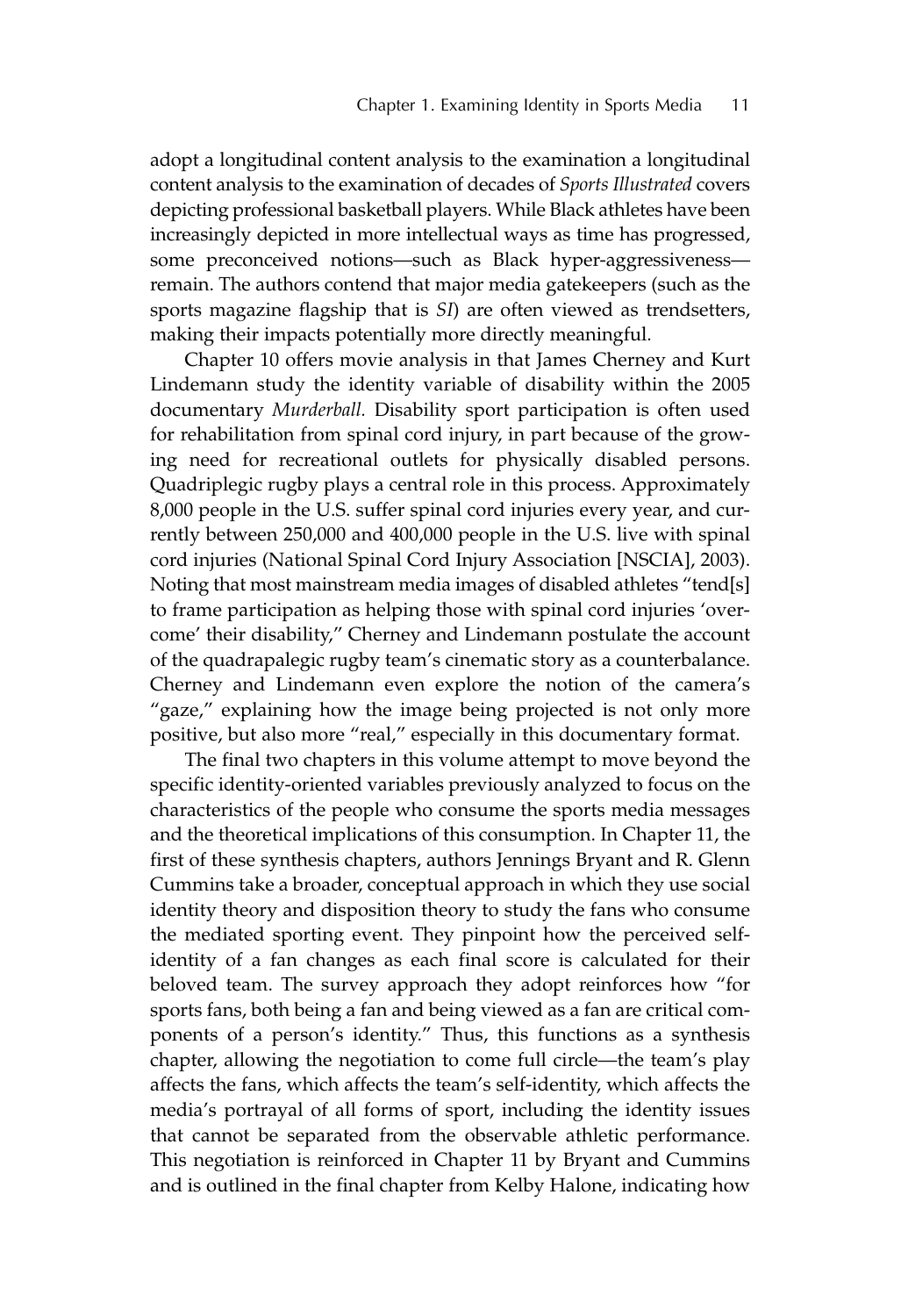these variables jointly influence a notion of identity that is impossible to specifically pinpoint.

The final chapter is a forward-thinking piece about the intersection of media discourse within institutional and interpersonal theoretical structures. Halone advocates a strong stance in favor of the institutionalized nature of mediated sport. By incorporating the structure advanced by Kassing, Billings, Brown, Halone, Harrison, Krizek, Meân, and Turman (2004) in a seminal *Communication Yearbook* piece, Halone articulates how sport becomes a negotiation through the enactment, (re)production, consumption, and organization of modern sport. Identity is not just formed by the producers of the mediated image, but is formed by the athletes themselves, the people watching and reading about the athletic performance, and the overarching organized structures that allow sport to occur. Halone incorporates a call for the reexamination of sports processes within the media, providing a capstone argument for the implications of the cases listed in prior chapters.

# - IMPACT OF EXAMINING IDENTITY IN SPORTS MEDIA

Given that Boyd (1997) argued over a decade ago that "sports and the discourses that surround them have become one of the master narratives of twentieth-century culture" (p. ix), the primary aim of this book is to decipher and interrogate the construction of master narratives that are conveyed within and among media outlets. Some of the chapters isolate identity variables, some offer forward-thinking textual analyses of the master narratives in which Boyd refers; all offer unique insight into the production and consumption of a topic that many sport fans spend little, if any, time pondering or conceptualizing in formal senses. These chapters collectively advance knowledge in a field that continues to receive more examination and yet in many ways still has lifetimes of intellectual questions in its future.

In all, this volume aims to use concrete examples from mediasport to further the contention that the portrayal of identity—whether it involves gender, sexuality, nationality, race, disability, or fan affiliation is a part of a grand negotiation between those who enact, produce, consume, and institutionalize sport and the mechanisms that arise from it. Plato once observed that "you can discover more about a person in an hour of play than in a year of conversation" (Smith, 2008, p. 24). The same type of insights could be postulated regarding the mediated sporting experience, particularly when considering that most fans are consuming much more than one hour of play on a systematic basis.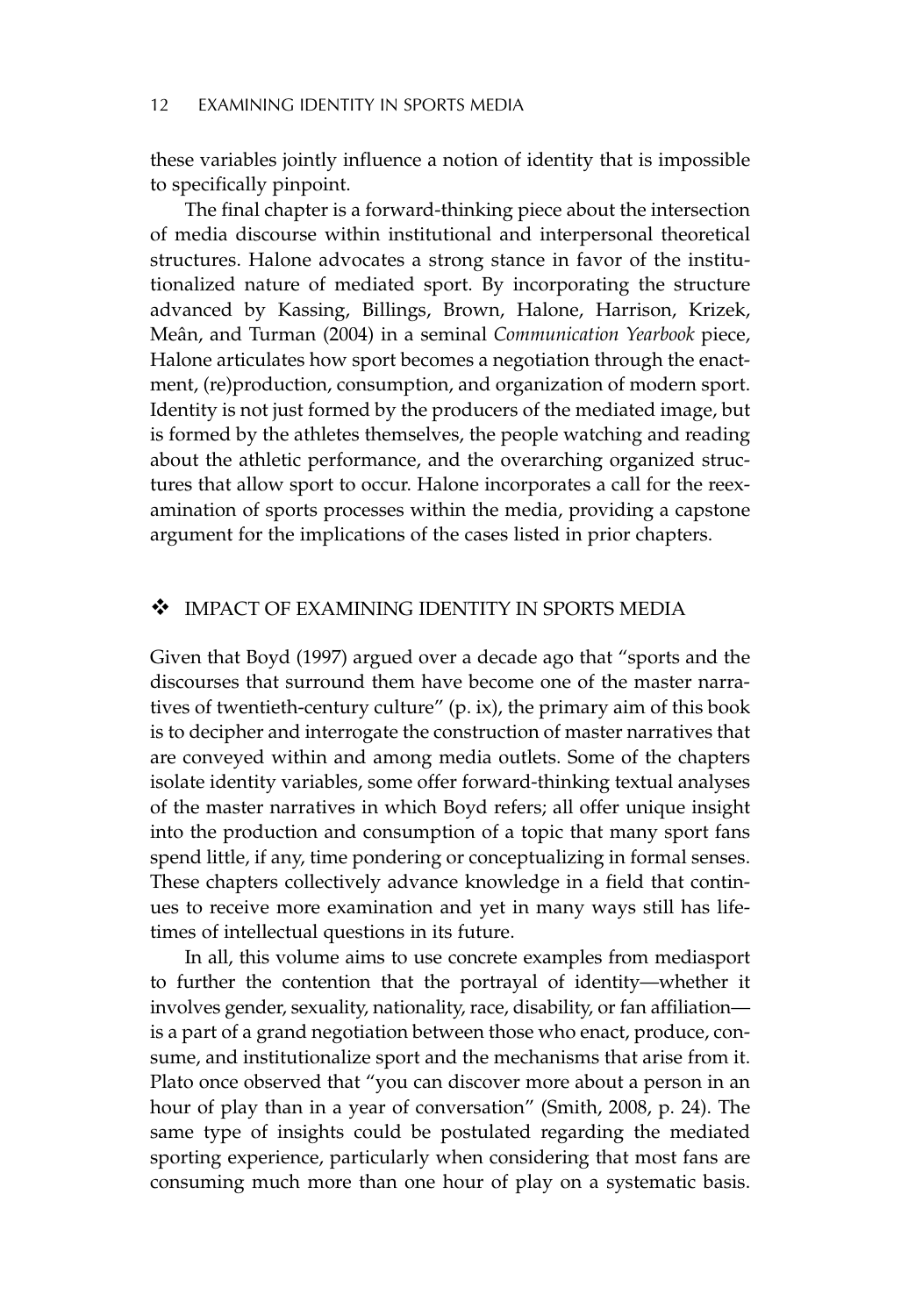The way in which mediasport is represented and consumed can speak volumes about whom and what a society strives to be; the negotiation of identity plays an integral role in this process as well. We hope this volume encourages engaging conversations about the manner in which these identity issues are discussed and formulated cognitively and behaviorally within all facets of mediasport.

# - REFERENCES

- Anderson, C. (2006). *The long tail: Why the future of business is selling less of more*. New York: Hyperion.
- Bairner, A. (2001). *Sport, nationalization, and globalization: European and North American perspectives*. Albany, NY: SUNY Press.
- Billings, A. C. (2008). *Olympic media: Inside the biggest show on television*. London: Routledge.
- Billings, A. C., & Angelini, J. R. (2007). Packaging the games for viewer consumption: Nationality, gender, and ethnicity in NBC's coverage of the 2004 Summer Olympics. *Communication Quarterly, 55*(1), 95–111.
- Billings, A. C., Angelini, J. R., & Eastman, S. T. (2008). Wie shock: Television commentary about playing on the PGA and LPGA tours. *The Howard Journal of Communications, 19*(1), 64–84.
- Billings, A. C., Brown, C. L., Crout, J. H., McKenna, K. E., Rice, B. A., Timanus, M. E., et al. (2008). The Games through the NBC lens: Gender, ethnic, and national equity in the 2006 Torino Winter Olympics. *Journal of Broadcasting & Electronic Media, 52*(2), 215–230.
- Billings, A. C., & Eastman, S. T. (2002). Nationality, gender, and ethnicity: Formation of identity in NBC's 2000 Olympic coverage. *International Review for the Sociology of Sport, 37*(3), 349–368.
- Billings, A. C., & Eastman, S. T. (2003). Framing identities: Gender, ethnic, and national parity in network announcing of the 2002 Winter Olympics. *Journal of Communication, 53*(4), 369–386.
- Boyd, T. (1997). Anatomy of a murder: O. J. Simpson and the imperative of sports in cultural studies. In A. Baker & T. Boyd (Eds.), *Out of bounds: Sports, media, and the politics of identity.* Bloomington, IN: Indiana University Press.
- Carrington, B. (2007). Sport and race. In G. Ritzer (Ed.), *The Blackwell encyclopedia of sociology* (pp. 4686–4690). Oxford, UK: Blackwell.
- Cherney, J. L. (2003). Sports, (dis)ability, and public controversy: Ableist rhetoric and Casey Martin vs. PGA Tour, Inc. In R. S. Brown & D. J. O'Rourke (Eds.), *Case studies in sport communication* (pp. 81–104). Westport, CT: Praeger.
- Dokoupil, T. (2007, November 19). An uneasy race for profit. *Newsweek*, p. 14.
- Eastman, S. T., Newton, G. D., & Pack, L. (1996). Promoting primetime programs in megasporting events. *Journal of Broadcasting & Electronic Media*, *40*, 366–388.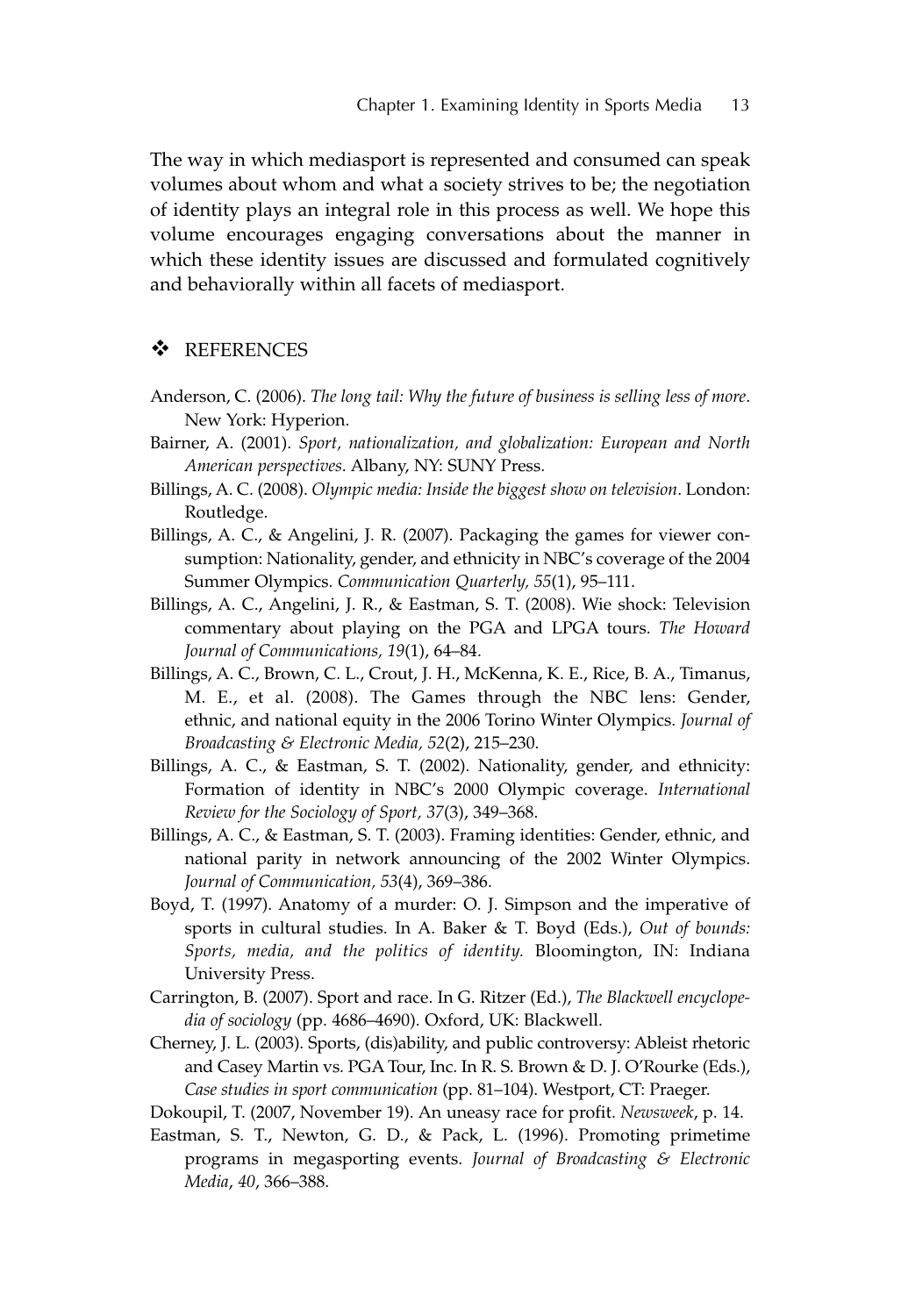- Edwards, H. (1969). *Revolt of the black athlete*. New York: Free Press.
- Edwards, H. (1973). *The sociology of sport*. Homewood, IL: Dorsey Press.
- Entine, J. (2000). *Taboo: Why black athletes dominate sports and why we're afraid to talk about it.* New York: PublicAffairs.
- Goffman, E. (1974). *Frame analysis: An essay on the organization of experience*. New York: Harper & Row.
- Gordon, S., & Sibson, R. (1998). Global television: The Atlanta Olympics opening ceremony. In D. Rowe & G. Lawrence (Eds.), *Tourism, leisure, sport: Critical perspectives* (pp. 204–215). Melbourne, AUS: Cambridge University Press.
- Hall, S. (1996). Introduction: Who needs "identity"? In S. Hall & P. du Gay (Eds.), *Questions of cultural identity* (pp. 1–17). London: Sage.
- Hauck, D. (2006). Crouching tiger, hidden blackness: Tiger Woods and the disappearance of race. In A. Raney & J. Bryant (Eds.), *The handbook of sports and media* (pp. 469–484). Mahwah, NJ: Lawrence Erlbaum.
- Hogg, M. A., & Reid, S. A. (2006). Social identity, self-categorization, and the communication of group norms. *Communication Theory, 16*, 7–30.
- IOC Marketing Fact File. (2008). Retrieved November 5, 2008, from http://multimedia.olympic.org/pdf/en\_report\_344.pdf
- Kassing, J. W., Billings, A. C., Brown, R. S., Halone, K. K., Harrison, K., Krizek, B., Meân, L., & Turman, P. D. (2004). Communication in the community of sport: The process of enacting, (re)producing, consuming, and organizing sport. *Communication Yearbook, 28*, 373–410.
- Maguire, J. (1999). *Global sport: Identities, societies, civilizations*. Cambridge, UK: Polity Press.
- McCombs, M. E., & Shaw, D. L. (1972). The agenda-setting function of mass media. *Public Opinion Quarterly, 36*, 176–187.
- Mohanty, S. P., Alcoff, L. M., Hames-Garcia, M., & Moya, P. M. L. (2005). *Identity politics reconsidered*. New York: Palgrave-Macmillan.
- Morris, M. (2006). *Identity anecdotes: Translation and media culture*. London: Sage.
- National Spinal Cord Injury Association. (2003). *More about spinal cord injury*. Retrieved March 10, 2006, from http://www.handicapableperu.com/ spinalcord\_injuries.html
- Nicholson, L., & Seidman, S. (1996). *Social postmodernism: Beyond identity politics*. Cambridge, UK: Cambridge University Press.
- O'Donnell, H. (1994). Mapping the mythical: A geopolitics of national sporting stereotypes. *Discourse and Society, 4*(3), 345–380.
- O'Reilly, J., & Cahn, S. K. (2007). *Women and sports in the United States*. Boston: Northeastern University Press.
- Petty, R. E., & Cacioppo, J. T. (1986). *Communication and persuasion: Central and peripheral routes to attitude change*. New York: Springer-Verlag.
- Robertson, G. (2008, August 14). TV networks ride Phelps' golden wake. *The Globe and Mail* (Canada), p. B1.
- Selig, B. (2007, January 29). Presiding over record attendance and revenue. *Advertising Age*, S2.